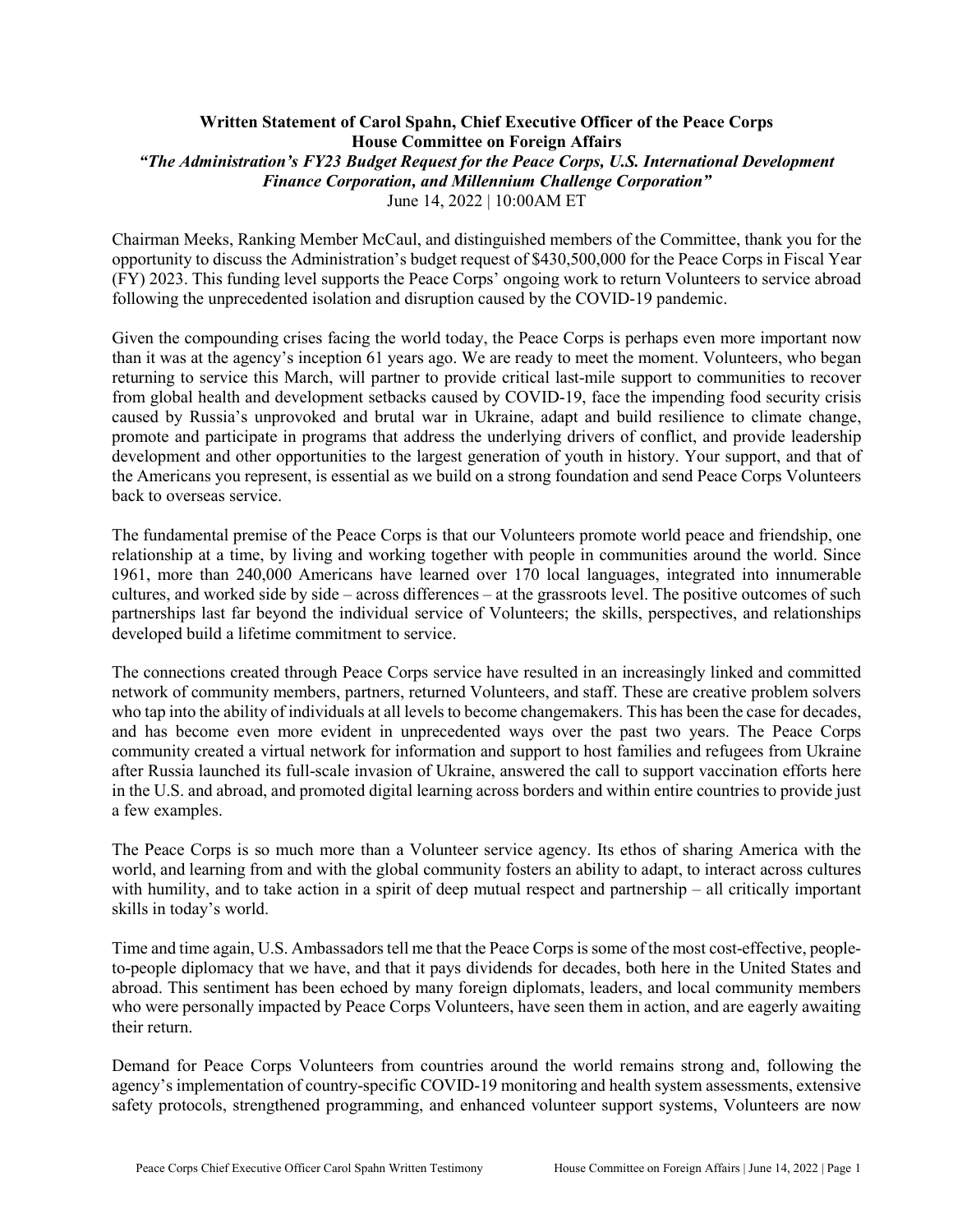back in person in 16 countries. We anticipate being back in 30 countries by the end of the fiscal year. In addition, we have been piloting virtual service over the past two years and, while it will never replace service overseas, it is a vital option for advanced technical and expert support, complementing the work of in-person Volunteers. That is why the agency is so grateful to this Committee for supporting full authorization of virtual service as a new form of volunteering.

To continue this transformative people-to-people diplomacy, the Peace Corps is making strong, strategic investments in the future. The FY2023 budget request reflects the reality of safely returning Volunteers to service in a world that has fundamentally changed. We are deploying Volunteers with carefully thought-out pandemic protocols, new training structures, housing arrangements, transportation options, mental health services, improved security and sexual assault prevention programs; and other critical support. The bulk of this budget request funds the infrastructure that enables this deployment: the recruitment and training of Volunteers, the health and security systems to care for them during service, the maintenance of Peace Corps offices, volunteers, and staff in more than 60 countries, and the information technology (IT) services needed for a global agency.

Since FY2016, Congress has provided the Peace Corps with \$410 million annually, and we are grateful for this support. However, the reality of inflation means that 2016's \$410 million would be roughly \$490 million today. Just as the cost of living has increased in the United States, so it has worldwide. In Zambia, for example, the cost of Volunteers' living allowance, which covers food and other basic necessities, is estimated to increase by 45% since Volunteers were evacuated in 2020, and could go up even further due to the emerging food security crisis. These changing costs of doing business are reflected in our FY2023 budget request as we navigate a complex and evolving environment.

The FY2023 request of \$430.5 million sets the stage for us to advance the Peace Corps' mission at a critical moment in our collective history. It is an investment in people-to-people development and last-mile diplomacy following the greatest social and economic disruption in modern history. We are prepared to equip the next generation of American – and global – leaders with the adaptability and skills necessary to respond, recover, and help shape our shared future. And their contributions will have far-reaching ripple effects, right here at home and abroad.

We will accomplish our ambitious mission by investing in and focusing on our priorities: returning Volunteers to overseas service and advancing our strategic goals to reimagine service, advance equity, and deliver quality.

# **RETURNING VOLUNTEERS TO SERVICE**

# *Adapting to the COVID-19 Reality*

In preparation for the return of Volunteers, the Peace Corps has continuously monitored country-specific COVID-19 conditions against a robust set of medical, security, programmatic, administrative, and logistical guidelines to determine when and how Volunteers could safely return to each host country. The agency also established systems to continually monitor and respond to changing circumstances after Volunteers return to service.

One of the critical health and safety factors that determines when the Peace Corps will return to a country is the accessibility of medical evacuation options for Volunteers in the event of an emergency, including air ambulances and medical hubs. Due to country lockdowns and high demand for medical support during the pandemic, stable access to these essential services has been challenging. In response, we are working to open a new medical hub in Germany in FY2023 and anticipate opening a satellite hub to serve the Pacific in FY2024. Operationally, we are investing an additional \$2 million to support these hubs.

Regardless of location, Peace Corps service now includes specific COVID-19 mitigation protocols designed to evolve according to the conditions in each country. For Volunteers, these measures may include increased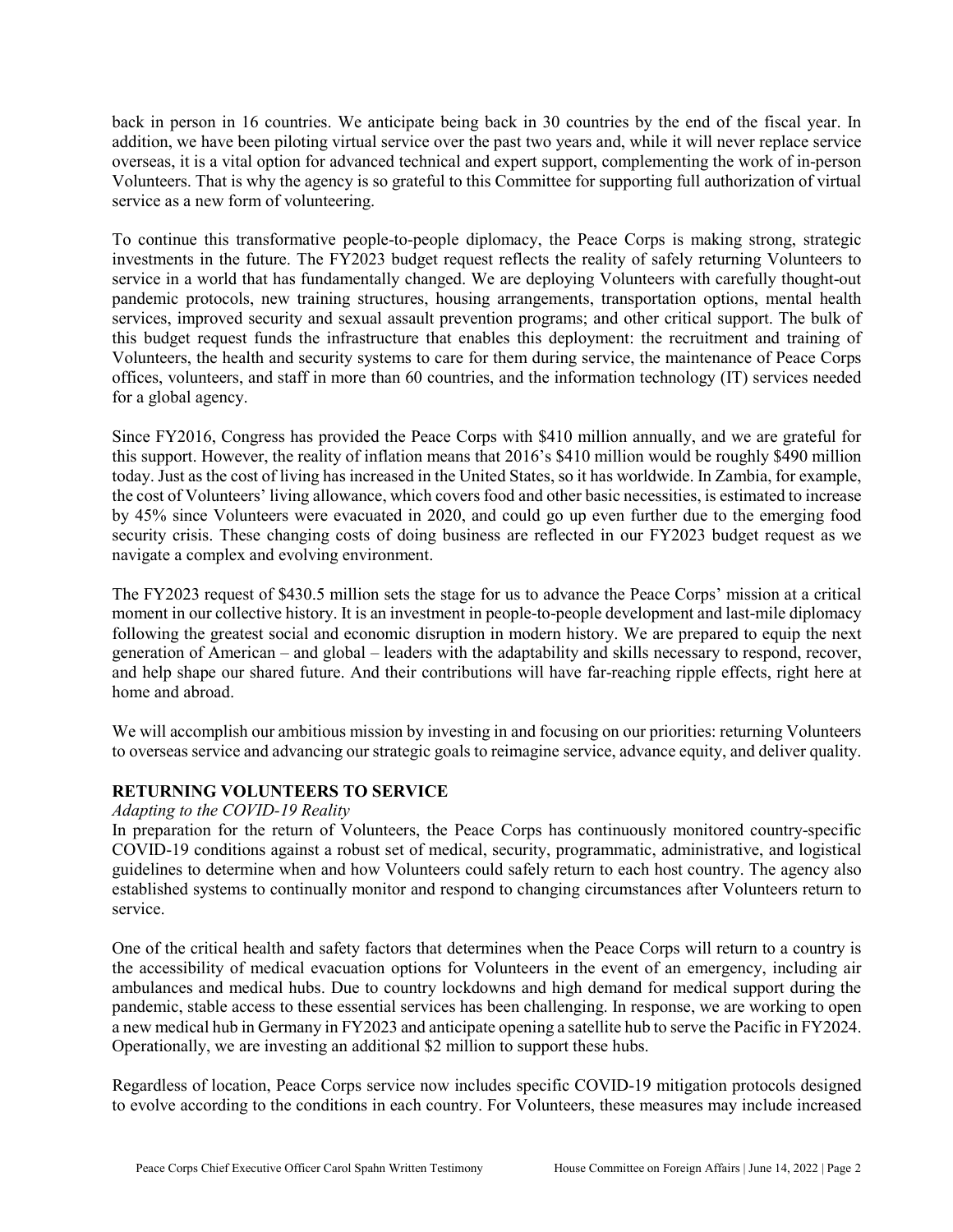travel restrictions, living in single-person dwellings rather than with a host family, or utilizing private transportation rather than public transit. All Volunteers are provided information on the additional risks that come with volunteering during a pandemic and will be required to adhere to agency standards for mitigating these risks, wherever possible. These mitigation measures require additional investments in order to help ensure the safety and well-being of Volunteers and community members.

In FY2023, we are also bolstering our investments in mental health services for Volunteers by \$2 million. COVID-19 and social identity-based stress have had major impacts on mental health in the United States, and the Peace Corps stands ready to support Volunteers, including through pre-clinical coaching services.

#### *Returning Volunteers to Overseas Service*

In March of 2022, we returned our first cohorts of Peace Corps Volunteers to service overseas in Zambia and the Dominican Republic. Today, just three months later, Volunteers are serving in 16 countries. By the end of FY2022, we expect to have approximately 1,000 Volunteers serving in 30 countries. We are intentionally ramping up operations with small initial intakes to ensure that our systems and protocols are functioning effectively.

The FY2023 budget request allocates funding for the agency to return 3,900 Volunteers to service by September 2023. The Peace Corps did not stop recruiting during the pandemic and has built up a robust pipeline. However, we do anticipate the need to recruit and invite more applicants to achieve similar levels of Volunteers in service as existed before the pandemic began. To that end, we are investing in a surge marketing and recruiting campaign that includes focused outreach to help ensure that our volunteer corps reflects the diversity of the United States.

This surge in recruitment capacity is critical because requests for the Peace Corps' programs have grown over the last two years, both in prior countries of service and in new countries. Almost every country that hosted Peace Corps Volunteers at the time of the COVID-19-related global evacuation has requested their return. In addition, in FY2022 we will reopen our post in Kenya to in-person Volunteers for the first time since 2014, and we will soon welcome Volunteers, for the first time ever, to Viet Nam. Additionally, seven governments have formally requested that the Peace Corps establish or reestablish Volunteer operations in their countries. Our first priority in meeting this demand in FY2023 is to rebuild the Volunteer corps at our existing posts. Without additional investment in the Peace Corps beyond FY2023, we may need to revisit our geographic footprint and Volunteer numbers.

# *Contributing to COVID-19 Response and Recovery*

The U.S. COVID-19 Response and Recovery Framework represents a whole-of-government effort to both combat the spread of COVID-19 and to recover from its impact, which has set back health and development progress around the world. The Peace Corps is partnering to provide last-mile support to these efforts.

As Volunteers return to service, they will continue to work within our six established sectors – agriculture, community economic development, education, environment, health, and youth development – and will engage with partners around the globe to support COVID-19 response and recovery. These efforts include providing information and access to COVID-19 vaccines, combating COVID-19 mis- and dis-information, sharing prevention guidelines and methods, and training community members on health promotion techniques. For example, Volunteers in Sierra Leone will work with partners to raise awareness and dispel myths about vaccines and assist with administrative and logistical support for COVID-19 vaccination campaigns.

Education Volunteers will work with teachers to develop, adapt, and/or pilot educational resources that mitigate educational disruptions resulting from COVID-19. For instance, Volunteers serving in the Dominican Republic are supporting communities to overcome challenges that have been attributed to the educational and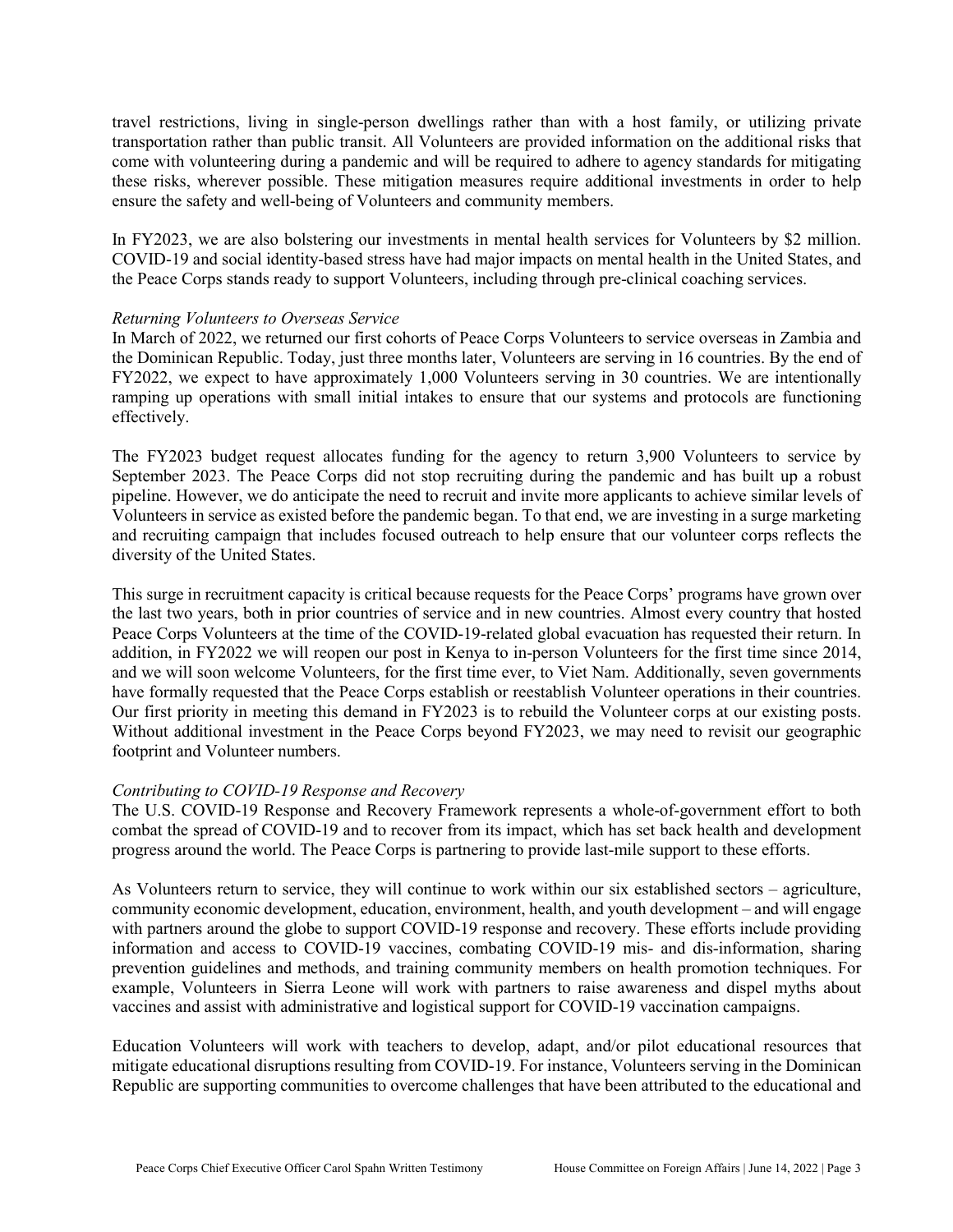economic shocks of the pandemic. These Volunteers are helping to recover literacy skills, address increased school drop-out rates, and prepare young adults for the workforce.

Volunteers may also provide training to communities on household-level support activities, such as money management or food security. Others will work with partners on community-led economic recovery efforts. For example, Volunteers in Ghana will work alongside local counterparts to co-train individuals on food security and nutrition to help build household resilience. In Namibia, Volunteers and their partners will conduct trainings to support income-generation activities and strengthen employability skills to help mitigate the economic setbacks caused by COVID-19.

This critical COVID-19 response and recovery work also includes staff support of host country development priorities. Staff have worked extensively to mitigate the spread of COVID-19 via community vaccination events and other activities. For example, Peace Corps staff in the Philippines have worked hand-in-hand with the United States Agency for International Development (USAID) to raise awareness and share health information, resulting in the vaccination of more than 10,000 people.

Our in-country staff have also maximized their roles as community and partner conduits by extending project and technical support to local efforts in support of food security, digital learning, and other priority areas. In Cambodia and Georgia, staff have worked closely with teachers to build digital teaching skills and practice methodologies that are critical for recovering from educational setbacks caused by COVID-19 disruptions. These are just a few examples of how our staff rose to the occasion to support their communities since March 2020.

### *Supporting Climate Change Adaptation*

Recognizing the immediate and urgent effects of climate change, which disproportionately impact many of the countries where the Peace Corps serves, we are working to support host country community efforts to adapt to the impacts of climate change, mitigate the severity of those impacts, and build resilience.

In 12 countries, Volunteers working in the environment sector will collaborate with host country partners to help protect the environment and help communities become more resilient to environmental shocks and stresses. This work will promote environmental education and awareness; strengthen capacities of individuals and organizations in natural resource planning and solid waste management; and intertwine environment, poverty reduction, and gender equity issues by supporting environmentally sustainable income-generating activities.

In 15 countries, Volunteers working on agriculture projects will increase the capacities of smallholder farmers to apply improved, evidence-based, contextually appropriate, and sustainable agricultural practices and technologies. All agriculture projects employ a "climate-smart" approach to improving smallholder farming by promoting practices and technologies that intensify production without negatively impacting the environment.

We are also working alongside host country partners to identify opportunities to expand this programming to leverage Volunteers' work in all sectors and service models in order to fight the many disparate challenges of climate change.

Food security has also been impacted by both climate change and Russia's unprovoked war in Ukraine, and the agency's food security programming reaches thousands of food and nutrition insecure households and communities in over 40 countries. Guiding the Peace Corps' food security-related work is a comprehensive strategy to reduce food and nutrition insecurity and to increase resilience of individuals, households, and communities, including stresses related to climate change, and health including COVID-19.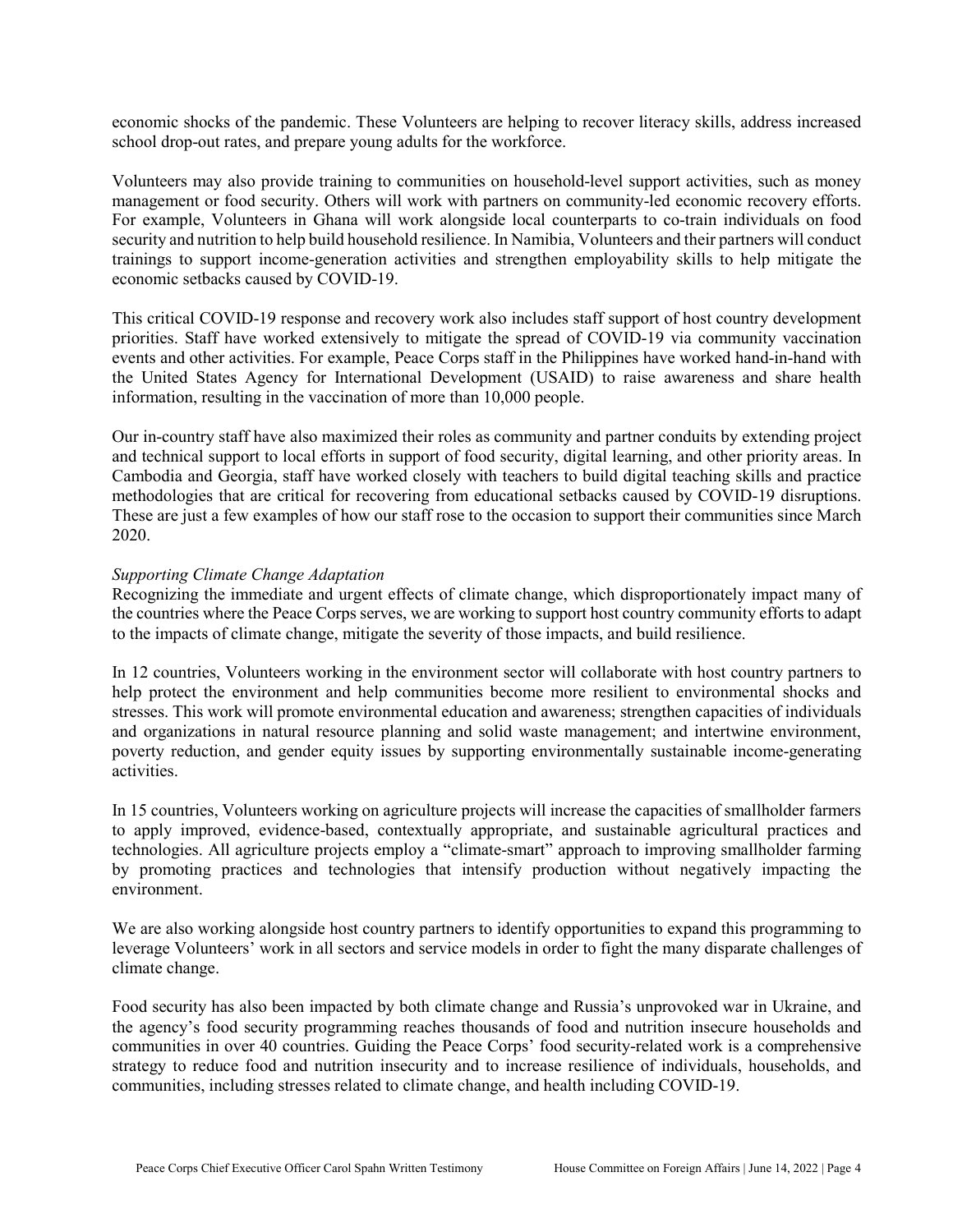### **REIMAGINING SERVICE**

In FY2023, we will focus on continued collaboration with host country partners in our traditional sectors while co-creating responses to evolving development priorities. Expanding service options and models will enable the Peace Corps to better meet the needs of countries and place Volunteers with a variety of skills and experiences.

### *Building on the Virtual Service Pilot*

In the fall of 2020, the Peace Corps launched a Virtual Service Pilot (VSP) as an innovative way to sustain connections between host country partners and returned Volunteers and to advance the Peace Corps' mission during the COVID-19 pandemic. VSP assignments maintain the Peace Corps' signature, people-to-people approach to international development while also leveraging technology to extend the opportunity to engage with additional communities that may be inaccessible. It can also provide opportunities to serve for Americans who – for various reasons – medical, financial, family, or otherwise – cannot commit to an assignment abroad.

To date, more than 430 participants have engaged in virtual service at 43 posts in all six program sectors. Participants donate five to fifteen hours a week of their time, and have participated in engagements that include: co-training youth on COVID-19 mitigation measures and healthy lifestyles; co-facilitating entrepreneurship and business skills training; co-designing training for English clubs; and sessions on forest gardening. We anticipate sustained interest from posts, even as they prepare for Volunteers to return to service in person, and estimate that between 100 to 120 technical experts will be requested by host countries every quarter in FY2023. Given the rapidly evolving digital environment, we also anticipate substantial opportunity for expansion in the future.

The Peace Corps is grateful for the Committee's support of the Peace Corps Reauthorization Act, which will enable us to make this complementary volunteer pilot permanent and help us meet the global demand for experienced Volunteers with targeted technical expertise. Currently, the pilot is open only to returned Volunteers. With additional authorities, we would explore the option to offer the opportunity to more Americans than ever before and to explore hybrid models.

# *Supporting Volunteerism*

Just as formal service is a transformative opportunity in the U.S., it is equally powerful overseas. As part of our Strategic Plan, the Peace Corps will expand support for the development of local and national volunteer service programs and pilot new models to work alongside these programs. This is work the Peace Corps has engaged in for decades and is currently underway in several countries, including Georgia and Costa Rica. We are also connected with implementers to offer support and lessons learned to help inform the launch of a major program in Central America.

As we move forward, engagement – especially of youth around the world – in formal service opportunities will be a powerful and cost effective investment. Right now, there are 1.8 billion youth between the ages of 10 and 24. This group is referred to as the largest generation of youth in history, 90 percent of whom live in developing countries. In addition to the work of Peace Corps Volunteers – the vast majority of which involves the engagement of youth through schools, clubs, camps, and other activities – expanding youth service programming with host country national partners helps us further localize development at the grassroots level to build skills and provide pathways to employment.

#### **ADVANCING EQUITY**

The Peace Corps is focused on "Advancing Equity" by promoting Intercultural Competence, Diversity, Equity, Inclusion, and Accessibility (ICDEIA) through a deliberate practice and culture of ICDEIA for everyone who works in service of our agency's mission**.** In our FY2023 budget, we are investing \$1 million to further integrate this critical work into our systems and culture.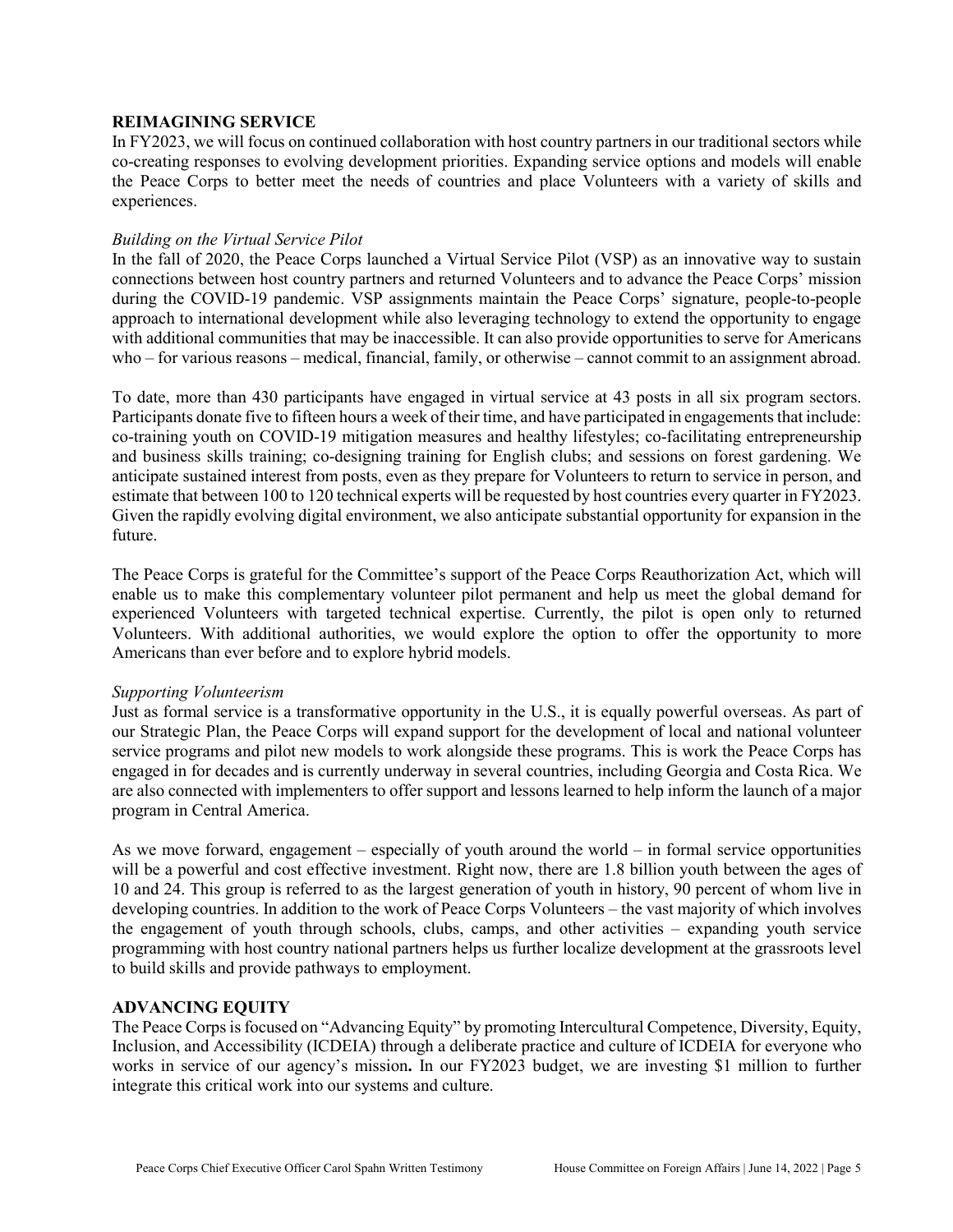# *Cultivating a Diverse, Inclusive, and Equitable Workforce*

The Peace Corps is powered by individuals who openly share their unique identities and backgrounds and are eager to learn and understand the lived experiences of others. We are committed to fostering a diverse, inclusive, and equitable workplace at every level of our agency. To accomplish this, we are reviewing our policies, practices, procedures, and programs with an equity lens. This includes the standardization, integration, and measurement of equitable and inclusive processes across Peace Corps' core business practices. We have also added staff to coordinate this work and to support efforts to increase the diversity of the agency's workforce and volunteer corps.

For example, we have prioritized recruiting and retaining a diverse senior staff team, increasing the percentage of senior staff identifying as members of Black, Indigenous, and people of color (BIPOC) communities from 6% to 38% from 2020 to 2022. And we know it is not enough to just recruit BIPOC staff, we are also working to create an inclusive environment to retain those staff members. This includes mandatory training on unconscious bias for all agency staff and systemically addressing structural barriers in Peace Corps' policies, processes, and procedures organization-wide. To that end, we have also engaged in a barrier analysis approach to uncover and remove barriers to equal employment opportunity at all levels of our workforce. Employing this ongoing, data-driven approach allows us to continuously assess the state of equal opportunity at the Peace Corps.

# *Recruiting and Retaining a Volunteer Corps Representative of the United States*

The Peace Corps is taking a comprehensive approach to recruiting and retaining Volunteers who reflect the diversity of America. This work requires us to look deeply at policies and systemic issues to address barriers to service that can be removed or reduced, with the ultimate aim of connecting more Americans with the opportunity to serve.

To better understand these barriers, particularly given that COVID-19 has disproportionately impacted communities of color, the Peace Corps is launching a comprehensive review/study in FY2023 that will form the basis for targeted interventions. One known barrier is the cost of physical exams, lab work, immunizations, and mental health evaluations required for the medical clearance component of the Volunteer application process. As of March 2022, Peace Corps applicants can be fully reimbursed for all eligible expenses required for medical clearance. We expect that this policy change will make the biggest financial impact for potential Volunteers who are more likely to drop out of the application process due to pre-service costs. Further, we have examined the readjustment allowance that Volunteers receive following service to ensure that it is consistent with increases in the cost of living. We have increased these payments accordingly and, after two years of service, a Volunteer will now receive \$1,400 more than they would have in FY2020, an adjustment that makes a difference as Volunteers prepare to start post-service life.

A more diverse and equitable Peace Corps creates a more skilled and representative pool of candidates for careers in public service. We estimate that approximately 5,000 returned Volunteers work across the federal government, with the vast majority of them at the Department of State and USAID. We are working to further bolster that pipeline of qualified candidates interested in careers in federal service. We are very grateful for the Committee's support of extending returned Volunteers' non-competitive eligibility for federal service from one to two years via the Peace Corps Reauthorization Act. We anticipate that this will enable even more returned Volunteers who are interested in continuing their service to do so through employment in the federal workforce.

# **DELIVERING QUALITY**

The FY2023 budget request also advances our strategic priority to deliver consistently on our health, safety, and service commitments. Over the last two years, we evaluated and invested in our systems and processes to strengthen our foundation for Volunteers' return to service in a new era.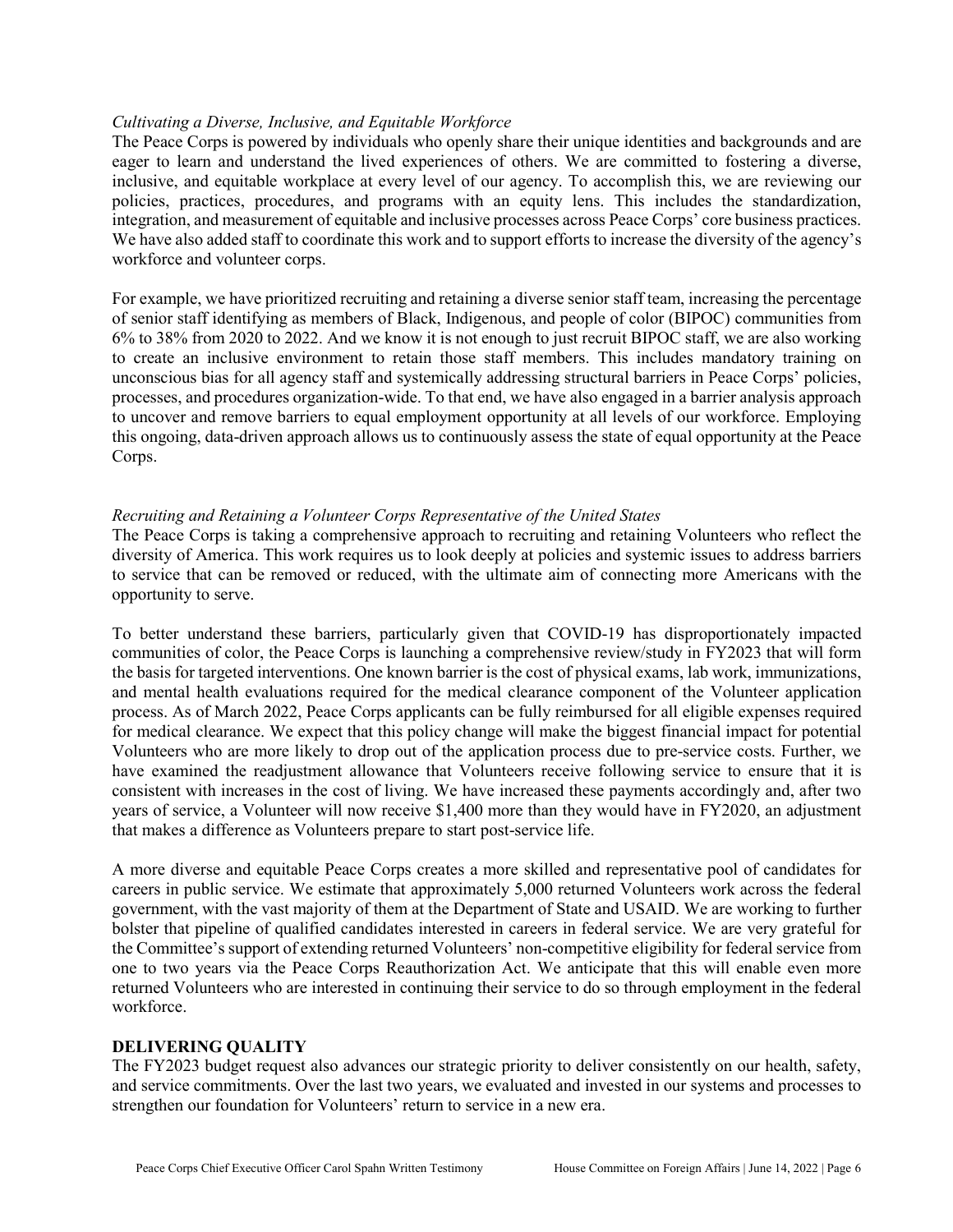# *Standardizing Post Processes, Procedures, and Tools*

Our staff extend critical support to our Volunteers, equipping them with the training and tools necessary for successful community integration and safe and productive service. Staff empower Volunteers to connect across cultures and make lasting and measurable development progress together with their host communities. In addition to strengthening policies and procedures, the agency is investing in standardization and technology to modernize and create efficiencies. These efficiencies are improving information sharing among posts, more clearly communicating expectations to Volunteers, and more closely coordinating work among agency-wide teams. This work will ultimately allow for greater customization of programming and support services, as appropriate to the local context, and provide more time for staff to dedicate to direct Volunteer support efforts.

### *Proactive Quality Assurance.*

The Peace Corps is committed to building out the systems and structures necessary to proactively identify and resolve issues and to enhance safety and security, medical services, compliance, and overall quality. To that end, we have expanded our compliance function, adding enterprise risk management as well as headquarters, regional, and post level quality assurance positions, at an anticipated cost of \$4 million.

Through intensive, agency-wide focus over the past 18 months, the Peace Corps has also undertaken a disciplined, systematic response to recommendations from the Office of Inspector General (OIG). I am proud to say that we reduced the number of open recommendations by 80 percent, from 255 in September 2020 to 46 in June 2022. This includes all of the recommendations directly related to the Peace Corps' Sexual Assault Risk Reduction and Response (SARRR) program. Every recommendation that we have closed represents a systemic improvement. As a result of these efforts, we have enhanced training, improved communication to Volunteers about services offered, and built in accountability checks.

The FY2023 budget proposal also requests an additional \$1 million to enhance the critical operations of the OIG, whose critical work bolsters the effectiveness and efficiency of our agency.

#### *Strengthening Sexual Assault Prevention, Risk Reduction and Response Efforts*

For more than a decade, the Peace Corps has engaged in work to minimize the risk of sexual assault and to respond appropriately when crimes occur. We are called to do everything within our power to help reduce this pervasive global issue and to support our Volunteers. Over the last two years, this has included further strengthening our systems and programming and broadening our approach to align with best practices based on sexual assault research and guidance from organizations like the Centers for Disease Control and Prevention and the World Health Organization.

We have expanded our approach from focusing on what Volunteers can do to keep themselves safe to a broadened perspective that recognizes the influence and impact of societal-level norms and behaviors surrounding sexual assault. This expanded approach enables us to tie all aspects of awareness, education, risk reduction, safety measures, and programming together. And it continues to require that we take into consideration and adapt to the dynamic and complex operating environments of the more than 60 countries where the Peace Corps serves. With this broadened lens, we have the opportunity to improve Volunteer safety, and connect our training and support structures to the work Volunteers do within host communities for longerterm impact.

Key to this shift is focusing on prevention work, which is the work we do to stop violence before it occurs. While our SARRR program has always incorporated many elements of prevention, the Peace Corps has not previously used this framework to address the root causes of sexual assault. During FY2022, the agency began calibrating its systems accordingly by making improvements to the sexual assault case management process, standardizing operating procedures for vetting and selecting host families, and standardizing site history files across every post. We also recently held summit for leadership of the independent Sexual Assault Advisory